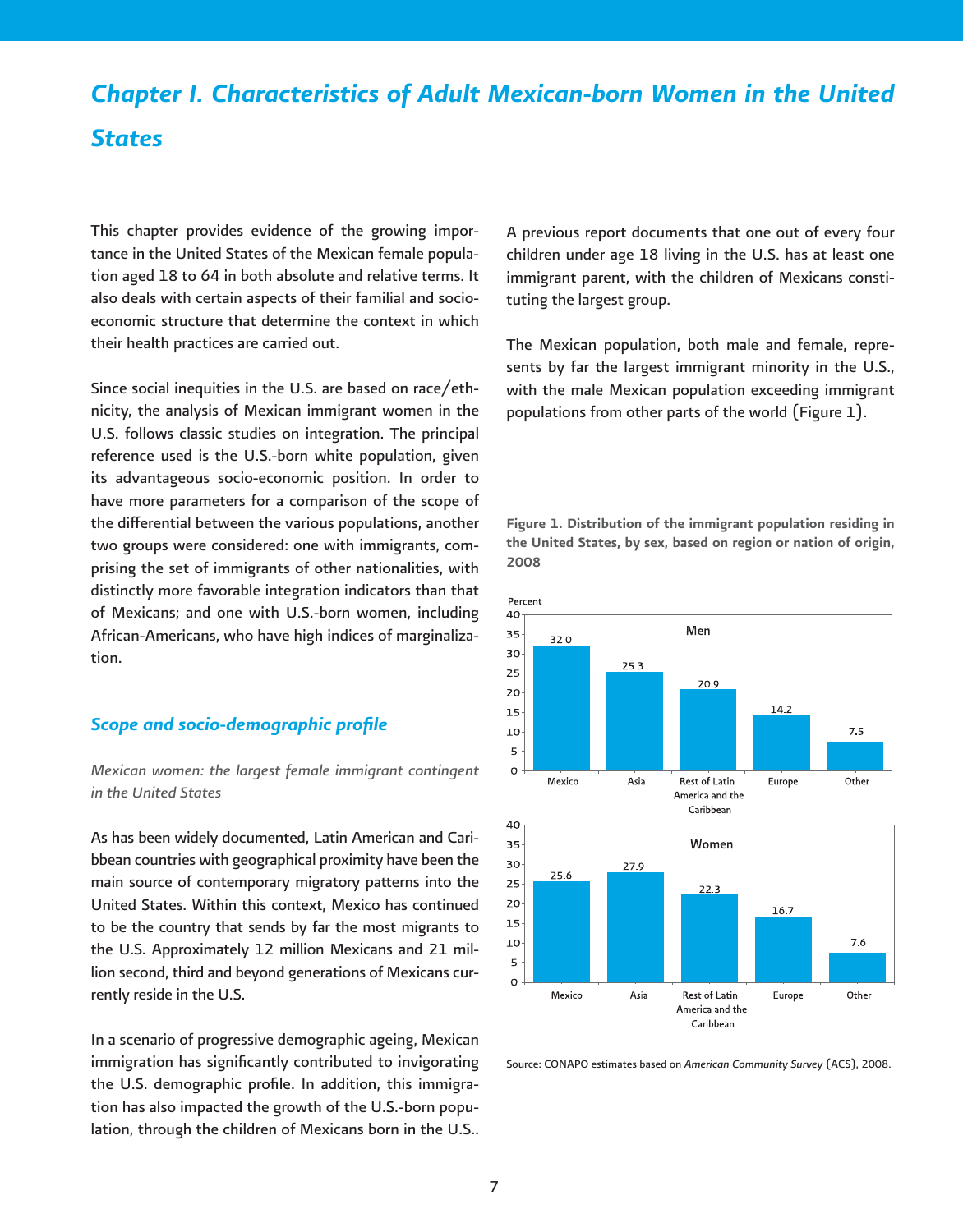The female Mexican population currently accounts for 46% of the nearly 12 million Mexican migrants living in the United States. The relative number of Mexican women living in the U.S. has not demonstrated significant variations over time, since a pattern of largely male Mexican migration has continued to prevail. In quantitative terms, however, the most substantial changes appear to have taken place in the pattern of female migration, with the growing participation of Mexican women as more active, autonomous agents in migratory processes and decreasing participation as primary companions to other immigrants.

In the main countries of origin of the female immigrant population in the United States, Mexico ranks first, with a figure that is five times higher than the Philippines, which ranks second (Figure 2).

Figure 2. Principal countries of origin of female immigrants to the United States, 2008



Source: CONAPO estimates based on *American Community Survey* (ACS),2008.

*Mexican women are largely concentrated in the adult group*

There are striking differences between the age structures of immigrant populations and U.S.-born populations. Immigrants' age composition is characterized by a broad concentration in the intermediate ages of the life cycle. This is particularly obvious in the Mexican population, where the group aged 18 to 64 —the age group selected

for analysis in this study— accounts for 84% of the population (with the majority concentrated between the ages of 18 and 44) (Figure 3). This reflects the fact that it is mainly young adults who participate in migration, with only a small proportion of the younger and older population participating in such patterns.







Source: CONAPO estimates based on *American Community Survey* (ACS), 2008.

Given the long history of labor migration between Mexico and the U.S., it would be reasonable to expect a larger presence of Mexican-born senior citizens. However, senior citizens only account for 7% of the Mexican immigrant population. This low percentage is closely linked to the fact that permanent migration is a relatively recent phenomenon. In previous decades labor migrants followed a circular pattern, spending only a few years in the U.S before returning to their communities of origin.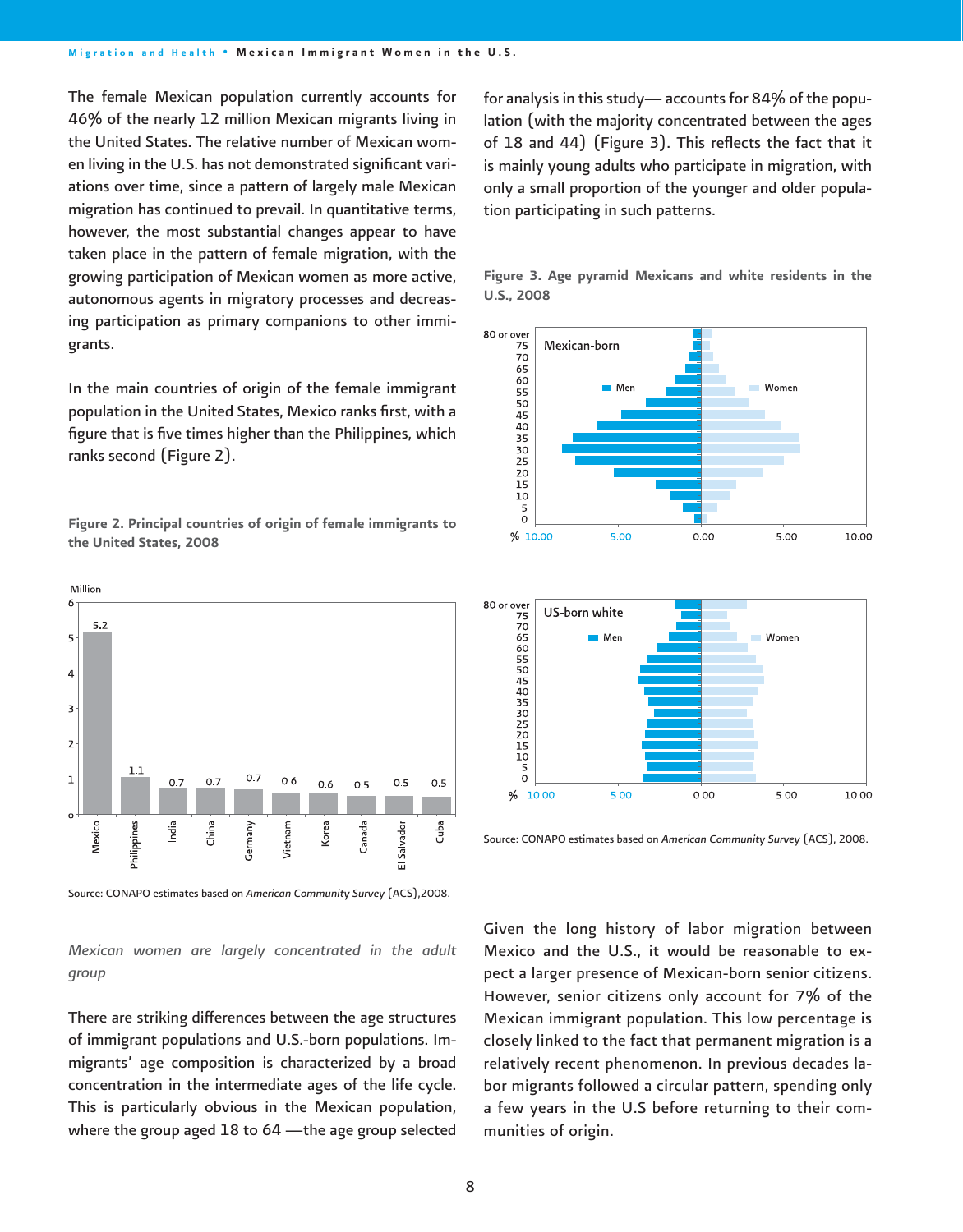Conversely, the white U.S. population has a profile in which nearly two out of every three (60%) are concentrated in adult ages, with the population at either extreme, either under 18 (23%) or 65 and over (16%) comprising the remaining third (Figure 3). Given the aforementioned age patterns, in the following analyses, we focus on the female population aged 18 to 64.

# *Migratory characteristics of Mexican-born women aged 18 to 64*

*Female Mexican immigrants are distributed throughout the U.S.* 

The predominance of female Mexican immigrants aged 18 to 64 is observed throughout most of the United States, but a clear variation in time and cohort has been observed in the states receiving Mexican migration. Although California and Texas continue to be the home to the majority of Mexican-born women, other states have increased their share of this population (Figure 4).

Figure 4. Mexican-born women ages 18-64, in the U.S., percent distribution by state, 2000 and 2008



Source: CONAPO estimates based on *U.S. Census Bureau,* 5% sample from 2000; and *American Community Survey* (ACS), 2008.

The growing concentration of Mexican emigration to the United States has made their presence more visible throughout the country. Given that Mexican migration is predominantly for work, its presence in virtually all states reflects the nationwide demand in the U.S. labor market for foreign workers, specifically with Mexican characteristics. Figure 5 shows that the relative share of Mexican-born women aged 18 to 64 out of the total female immigrant population in this age group has increased dramatically in a number of diverse U.S. states.

In 2008, there were 10 states where adult Mexican women accounted for over 40% of the total number of adult immigrants. This figure is particularly high in view of the importance of a single immigrant group in comparison with all other foreign populations being measured (Figure 5).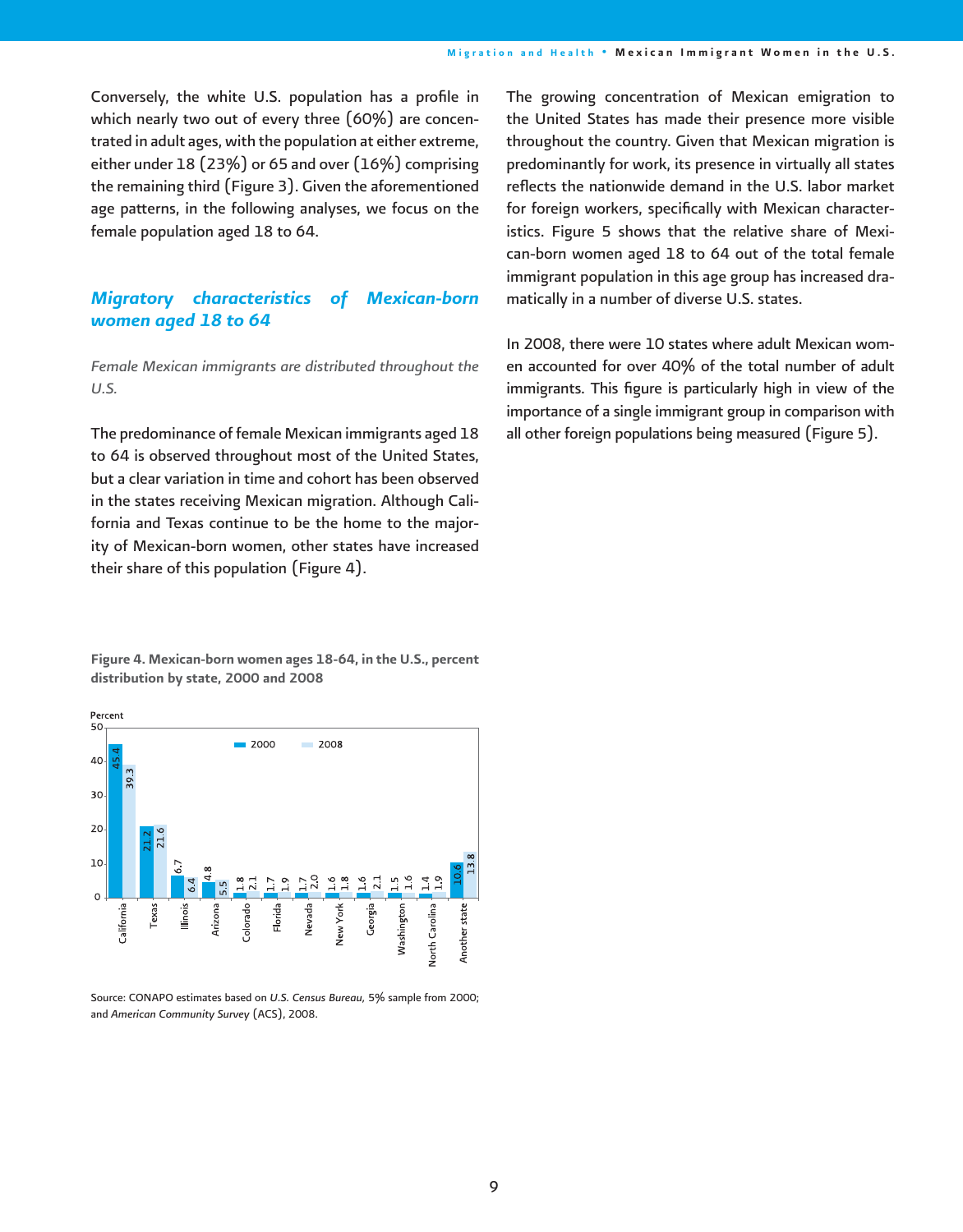

Figure 5. Proportion of female Mexican immigrants ages 18 to 64 among all immigrants by U.S. state, 2000 and 2008

Source: CONAPO estimates based on *U.S. Census Bureau,* 5% sample from 2000; and *American Community Survey* (ACS), 2008.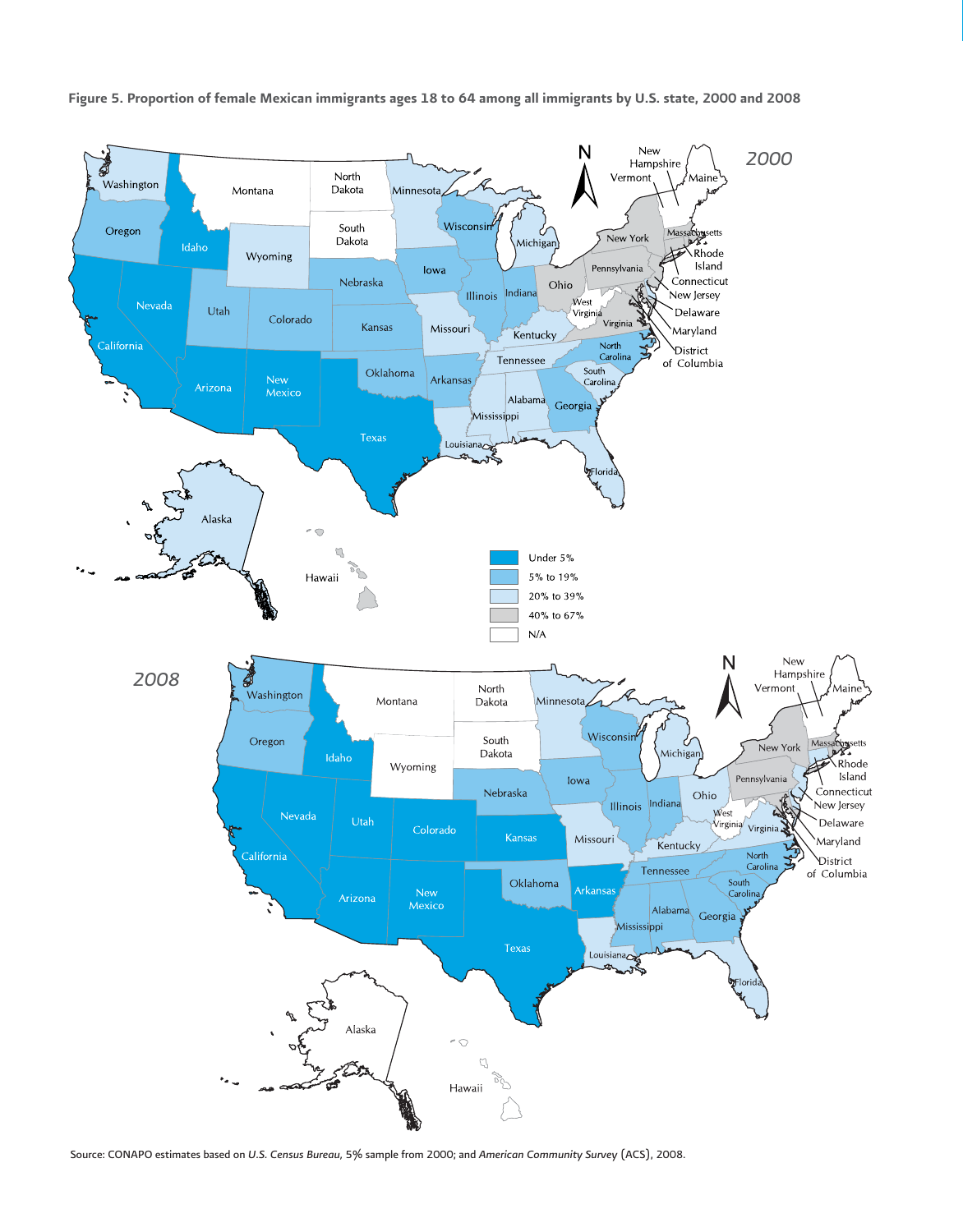# *Socio-demographic characteristics*

*Mexican-born women are more inclined to be married and to have children* 

Adult Mexican-born women are more likely to be married or living with their partners than any other group: two out of three are married, as opposed to one out of every three U.S.-born African-Americans (Figure 6). Conversely, reflecting their marital or co-habilitation status, in comparison with other populations, Mexican-born women are less likely to be heads of household (only 38% are heads of householder).

Figure 6. Women ages 25-64 living in the U.S. by race/ethnicity and marital status, 2009



Source: CONAPO estimates based on *Current Population Survey* (CPS), March 2009.

#### *Women with children*

In total, 72% of adult Mexican-born women have children under the age of 18, a much higher figure than women from other immigrant and U.S.-born groups (Figure 7).

It is worth noting, however, that the great difference between Mexican-born women and other groups may partly be due to the distortion that occurs when populations with different age structures are compared. Figure 8 shows the average number of children per women for different ethnic/racial groups. This suggests that the discrepancies observed in Figure 7 are largely due to the fact that Mexican-born women are younger and are of reproductive age, thus far likelier to have children.

Figure 7. Proportion of women ages 18 to 64 living in the U.S. with/without children younger than 18 by race/ethnicity, 2009



Source: CONAPO estimates based on *Current Population Survey* (CPS), March 2009.

Figure 8. Average number of children for women ages 18 to 64 living in the U.S. by race/ethnicity, 2009



Source: CONAPO estimates based on *Current Population Survey (CPS)*, March 2009.

### *Social determinants of health*

*Mexican-born women are characterized by their low educational attainment and limited English profi ciency*

One characteristic that has prevailed among the Mexican population residing in the U.S. is their low educational attainment. This factor negatively impacts their socio-economic integration and therefore, their access to health among a number of other social, economic, and health factors. Although Mexican-born women tend to have a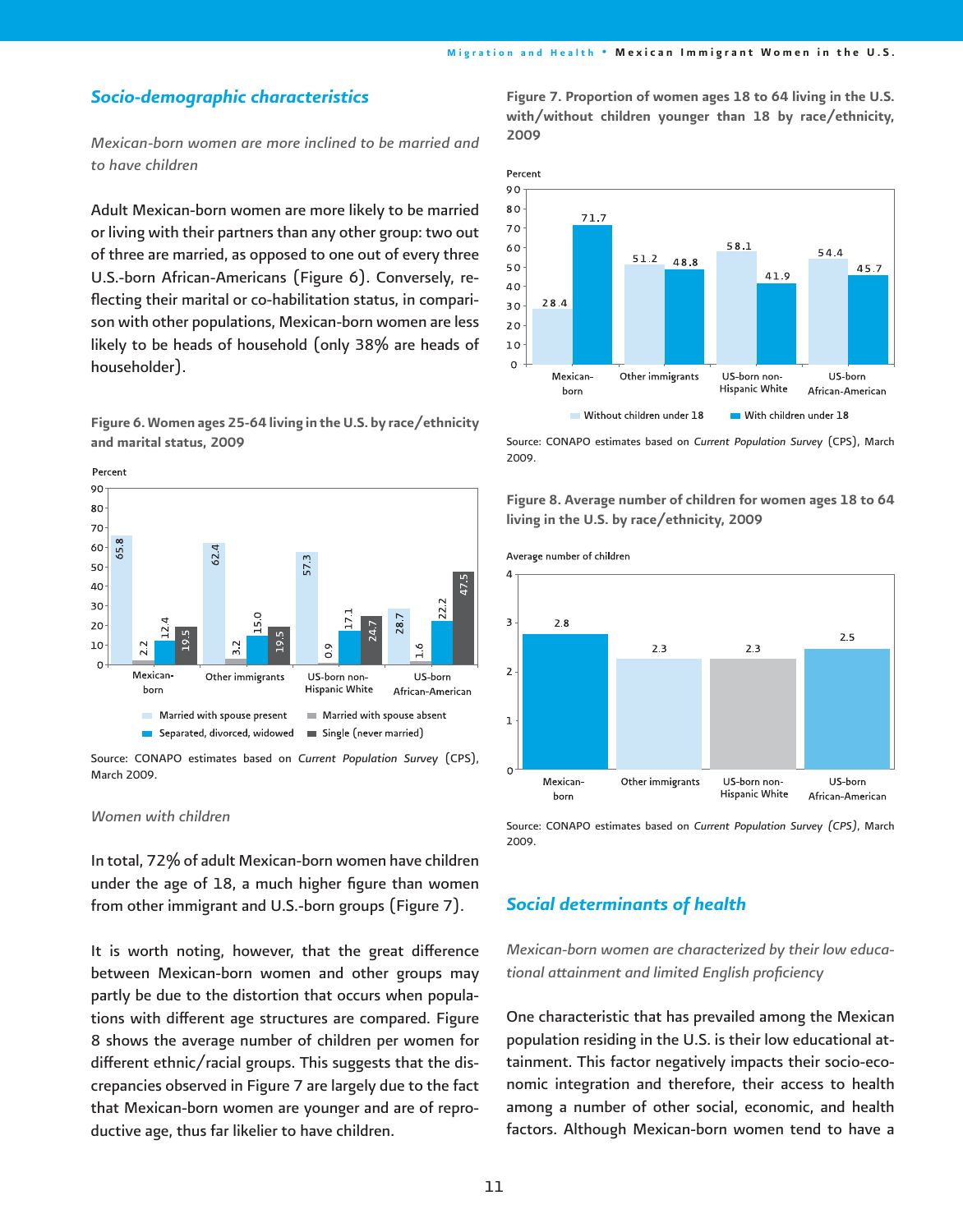higher educational attainment than their male counterparts, compared with other female populations, they are at an obvious disadvantage. The majority (58%) have less than a high school education (*High School*); whereas the proportion of other immigrants, U.S.-born, African-American and white women are far less likely to have such a limited level of education —14%, 12% and 6%, respectively. The extremely low proportion of Mexicanborn women with a bachelor's or higher degree (8%), contrasts with the substantially higher levels achieved by other populations (Figure 9). $<sup>1</sup>$ </sup>

Figure 9. Educational attainment among women ages 25-64 living in the U.S. by race/ethnicity, 2009



Source: CONAPO estimates based on *Current Population Survey* (CPS), March 2009.

Another aspect hindering the process of socio-economic integration of immigrant populations (particularly access to health services) is their limited English proficiency. The linguistic barrier affects nearly 3 out of every 5 Mexicanborn women, whereas this ratio is 1:5 among immigrants from other countries (Figure 10). Both aspects —low educational attainment and limited English proficiencyare directly related to health literacy and problems navigating an increasingly automated health system that can only be accessed by computer.

Figure 10. English proficiency of immigrant women ages 18 to 64 in the U.S. by race/ethnicity, 2008



Note: 1/ Includes those that do not speak it well or at all. Source: CONAPO estimates based on *American Community Survey* (ACS), 2008.

## *Adult Mexican-born women are characterized by having low naturalization rates*

The high rates of undocumented workers and the low levels of citizenship among the Mexican population living in the U.S. create obstacles to their integration into society and restricts their access to health insurance, among other things.

No source of nationally representative data provides an accurate estimate of the volume of undocumented migrants living in the United States. The Pew Hispanic Center estimates that there are nearly 7 million undocumented Mexicans residing in the U.S., most of whom have lived in this country for less than a decade. Although there are no specific estimates for women, this condition undoubtedly affects a significant proportion of Mexican-born women. For this group and their families, if comprehensive migratory reform is passed, (which has apparently been postponed until at a minimum 2011) it will largely define the possibility of their emerging from the shadows and aspiring to a better socio-economic level in the United States.

The *Current Population Survey* provides information on citizenship status; the proportion of the immigrant population without citizenship gives a rough idea of the number of undocumented immigrants. Not all those who are not citizens are undocumented migrants, although all undocumented workers are non-citizens. Granting citizenship constitutes an element that enhances immigrants'

 $1$  Nevertheless, in absolute terms, there are a significant number of Mexican-born female professionals: the nearly 700,000 Mexican-born women with this level of academic achievement constitute the third largest national group of qualified female immigrants in the United States, exceeded only by Indian and Filipino women.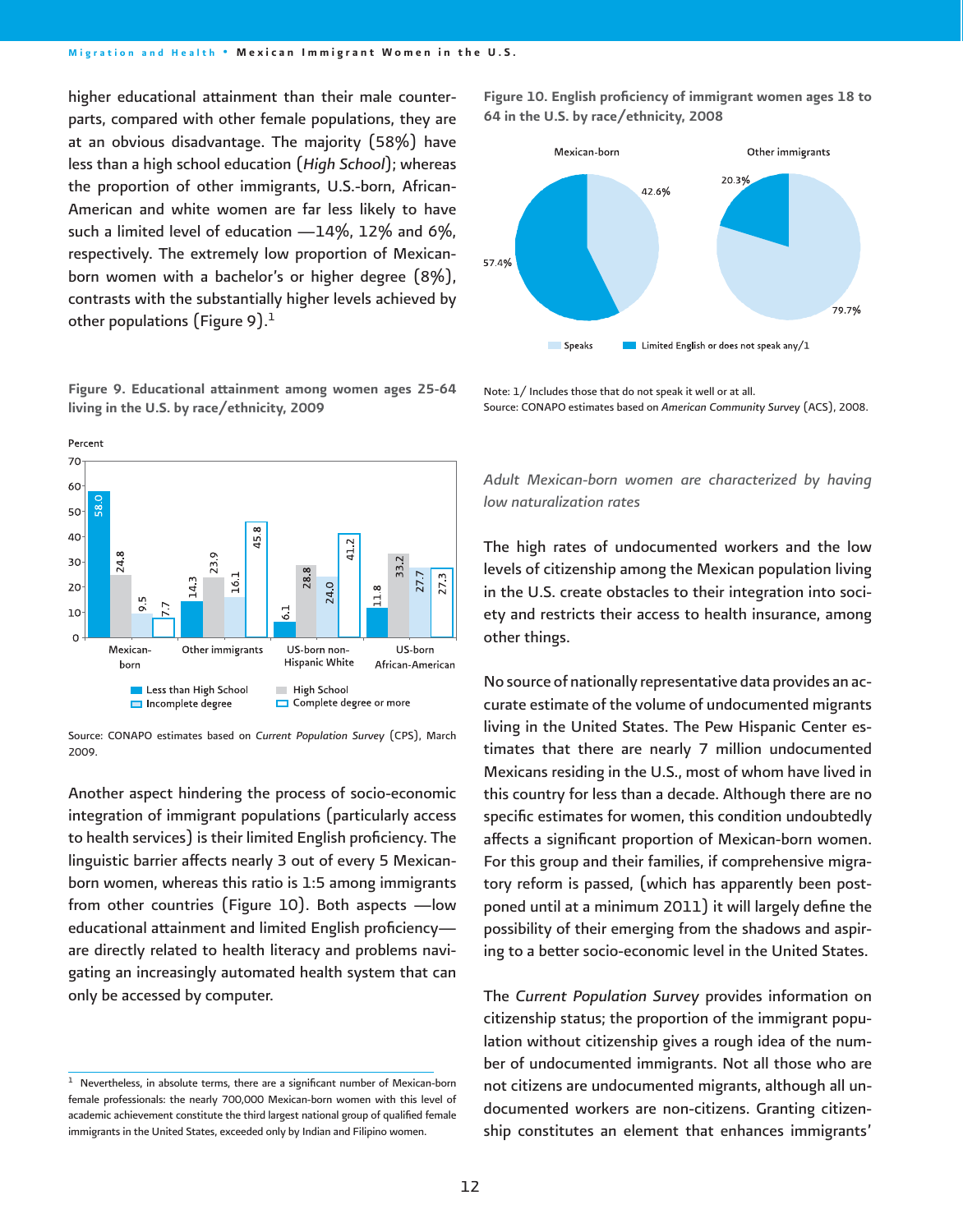integration into the receiving society, since it creates more stable immigrants, with labor and social rights, and mechanisms that facilitate and promote family reunification. In short, citizenship provides a series of rights that permit the development of human potential and participation in society similar to those of U.S.-born citizens.

Just over a quarter of adult Mexican immigrant women living in the U.S. have U.S. citizenship, despite the fact that the vast majority (over 70%) have spent over 10 years in the country. The low rates of citizenship of Mexican-born women contrasts with that of other immigrants (54%) (Figure 11).





Source: CONAPO estimates based on *Current Population Survey* (CPS), March 2009.

## *Mexican-born women's participation in the formal work force is relatively low*

Women display different patterns of entry into and permanence in the formal labor market as compared to men, largely due to the influence exerted on them by traditional roles, such as motherhood, child-raising, and housework. Analysis of the economically active female population living in the United States reveals differences between groups of different racial/ethnic origins. Figure 12 clearly shows that Mexican-born women are the immigrant group with the lowest activity in the formal labor market as compared with other immigrant groups and U.S.-born non-Hispanic white and African-American women. This situation is especially exacerbated among women with children under the age of 6. Mexican-born women probably find it more difficult to combine work and child-raising (Figure 12) as they often have limited resources to support child care as well as low levels of formal education that limit the types of jobs that they are eligible for in the U.S. labor market.

Figure 12. Labor participation rates among women ages 18-64 living in the U.S. by race/ethnicity and presence of children under 18, 2009



Source: CONAPO estimates based on *Current Population Survey* (CPS), March 2009.

# *The majority of Mexican immigrant women live in low-income households*

Lower access to the labor market by Mexican immigrant women, particularly in formal occupations with decent salaries and job benefits, restricts them to living in more precarious financial conditions. A total of  $48\%$ of adult Mexican women live in low-income families, in other words, in families with incomes 150% below the U.S. *Federal Poverty Line*. 2 This proportion is higher than that of African-American women (36%) and nearly three times higher than that of immigrant women from other regions and U.S.-born white women (21% and 15%, respectively). Likewise, figures on the prevalence of poverty (100% below the *Federal Poverty Line*) show that Mexican-born women are at a greater disadvantage than African-American women (30% and 24% respectively).

<sup>&</sup>lt;sup>2</sup> In 2009, 100% of the *Federal Poverty Line* corresponded to \$21,756 for a family of four with two children under 18.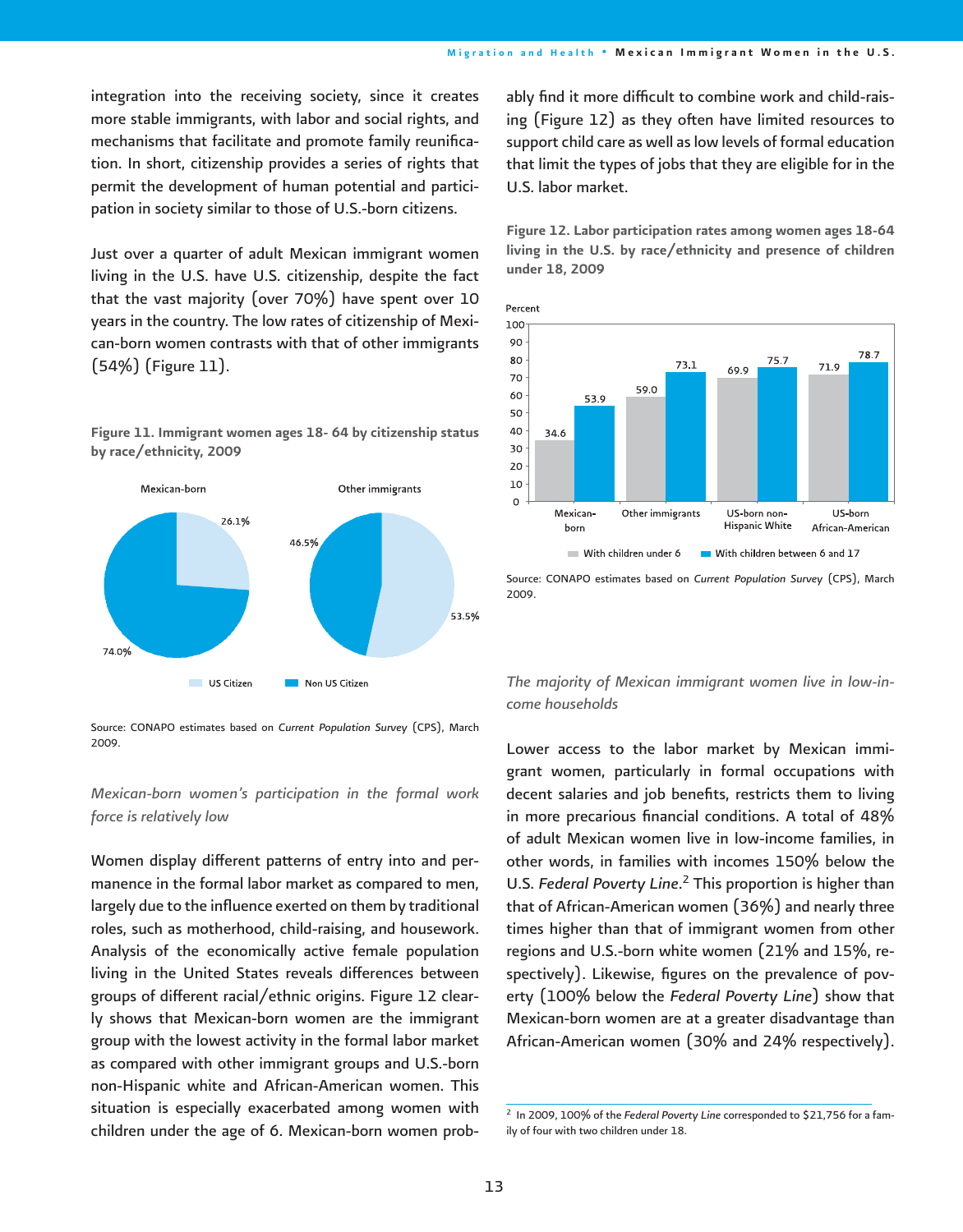Closing the social and economic schism between Mexican female immigrants and African-American and white women will require major investments (Figure 13).

Figure 14. Women aged 18 to 64 resident in the U.S. with/ without children in a condition of low incomes<sup>1</sup> by race/ ethnicity, 2009





Note: 1/ Income below 150% of US Federal Poverty Line. Source: CONAPO estimates based on *Current Population Survey* (CPS), March 2009.

The incidence of poverty and low income varies according to family structure. Although having children under 18 affects households' economic level across all groups, the greatest vulnerability is observed among Mexican-born women: 54% are included in the low-income category as compared to 47% of African-American women. Among other immigrants and U.S.-born white women these figures drop to 24% and 18%, respectively (Figure 14).

The lack of a father in the household noticeably affects women from all ethnic groups. Once again, however, Mexican-born women raising their children on their own are the most likely to experience financial difficulties: 78% of Mexican women in single-parent households have low incomes, a much higher figure than for other groups (Figure 15).

The information on the characteristics of Mexican female immigrants, analyzed in this chapter, provides the background for a better understanding of the specific needs and experiences of this population in terms of health. For



Note: 1/ Income below 150% of US Federal Poverty Line.

Source: CONAPO estimates based on *Current Population Survey* (CPS), March 2009.

Figure 15. Women aged 18 to 64 resident in the U.S. with single parenthood status<sup>1</sup> by low incomes<sup>2</sup> and race/ethnicity, 2009





2/Income below 150% of US Federal Poverty Line.

Source: CONAPO estimates based on *Current Population Survey* (CPS), March 2009.

example, their high concentration in young adult ages and the characteristics of their family structure suggest the need to provider productive health and maternal and child health services. On the other hand, the crudeness of the figures analyzed evinces the low degree of integration of Mexican female adult immigrants in the U.S. compared with other immigrant and U.S.-born groups. They